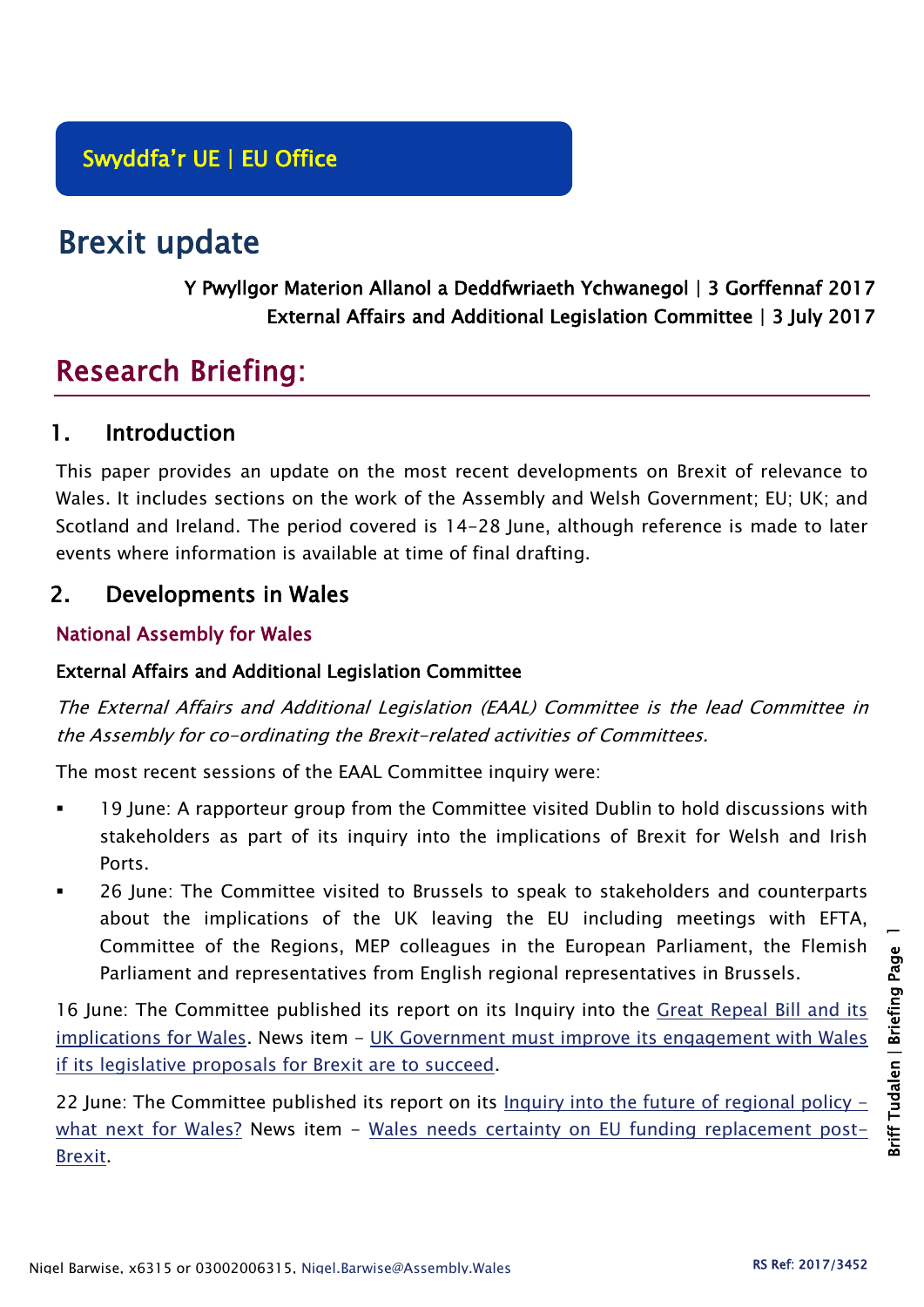Regular updates on the work of the EAAL Committee are posted on the Assembly Blog: [https://assemblyblog.wales/tag/european-union/.](https://assemblyblog.wales/tag/european-union/)

The Research Service's own blogs are published on [In Brief.](https://assemblyinbrief.wordpress.com/) [The](https://assemblyinbrief.wordpress.com/2017/06/23/the-welsh-governments-proposals-for-new-laws/) latest Brexit blogs are The [Welsh Government's proposals for new laws](https://assemblyinbrief.wordpress.com/2017/06/23/the-welsh-governments-proposals-for-new-laws/) and [What might a Great Repeal Bill mean for](https://assemblyinbrief.wordpress.com/2017/06/19/what-might-a-great-repeal-bill-mean-for-wales-the-assemblys-external-affairs-committee-has-set-out-its-view-on-the-legislating-for-brexit-white-paper/)  [Wales? The Assembly's External Affairs Committee has set out its view on the Legislating for](https://assemblyinbrief.wordpress.com/2017/06/19/what-might-a-great-repeal-bill-mean-for-wales-the-assemblys-external-affairs-committee-has-set-out-its-view-on-the-legislating-for-brexit-white-paper/)  [Brexit White Paper.](https://assemblyinbrief.wordpress.com/2017/06/19/what-might-a-great-repeal-bill-mean-for-wales-the-assemblys-external-affairs-committee-has-set-out-its-view-on-the-legislating-for-brexit-white-paper/)

#### **Other**

The Climate Change, Environment and Rural Affairs Committee is drafting its report on an inquiry into [Marine Protected Areas in Wales,](http://senedd.assembly.wales/mgIssueHistoryHome.aspx?IId=16663) and has published its report into the [Future of](http://senedd.assembly.wales/mgIssueHistoryHome.aspx?IId=15876)  [Agricultural and Rural Development Policies in Wales.](http://senedd.assembly.wales/mgIssueHistoryHome.aspx?IId=15876)

The Equality, Local Government and Communities Committee is carrying out an inquiry: [What](http://senedd.assembly.wales/mgConsultationDisplay.aspx?id=244&RPID=1008299204&cp=yes)  [will human rights in Wales look like after Brexit?](http://senedd.assembly.wales/mgConsultationDisplay.aspx?id=244&RPID=1008299204&cp=yes)

The Constitution and Legislative Affairs Committee has published a declaratory statement on the UK Repeal Bill. News item- [Brexit cannot be imposed on devolved nations](http://www.assembly.wales/en/newhome/pages/newsitem.aspx?itemid=1733&assembly=5)

'The implications of Brexit for the medical workforce' is explicitly included in the terms of reference for the Health, Social Care and Sport Committee's current inquiry on medical [recruitment.](http://senedd.assembly.wales/mgIssueHistoryHome.aspx?IId=16122)

14 June: Plenary short debate: Wales in the World – [developing Wales' international links.](http://www.assembly.wales/en/bus-home/pages/rop.aspx?meetingid=4297&assembly=5&c=Record%20of%20Proceedings#480686)

20 June: Statement by the First Minister: [Brexit and Devolution: Securing Wales's Future,](http://www.assembly.wales/en/bus-home/pages/rop.aspx?meetingid=4298&assembly=5&c=Record%20of%20Proceedings#480961) followed by questions.

21 June: Plenary debate on [Brexit and the National Assembly for Wales.](http://www.assembly.wales/en/bus-home/pages/rop.aspx?meetingid=4299&assembly=5&c=Record%20of%20Proceedings#482000)

21 June: Plenary debate on the [future UK immigration system.](http://www.assembly.wales/en/bus-home/pages/rop.aspx?meetingid=4299&assembly=5&c=Record%20of%20Proceedings#482121)

28 June: [Plenary debate on the report by the Climate Change, Environment and Rural Affairs](http://www.assembly.wales/en/bus-home/pages/rop.aspx?meetingid=4301&assembly=5&c=Record%20of%20Proceedings#484059)  [Committee:](http://www.assembly.wales/en/bus-home/pages/rop.aspx?meetingid=4301&assembly=5&c=Record%20of%20Proceedings#484059) [future of agricultural and rural development policies in Wales.](http://www.cynulliad.cymru/laid%20documents/cr-ld10995/cr-ld10995-e.pdf)

#### Welsh Government

15 June: The Welsh Government published the first in a series of papers, Brexit and [Devolution,](https://beta.gov.wales/sites/default/files/2017-06/170615-brexit%20and%20devolution%20%28en%29.pdf) leading on from [Securing Wales' Future](https://beta.gov.wales/sites/default/files/2017-02/31139%20Securing%20Wales%C2%B9%20Future_Version%202_WEB.pdf).

23 June: [Focus of Brexit negotiations must be on securing transitional deal](http://gov.wales/newsroom/firstminister/2017/170623-focus-of-brexit-negotiations-must-be-on-securing-transitional-deal/?lang=en) – First Minister Carwyn Jones.

24 June: [Brexit a year on: Devolved Administrations must play a key part in negotiations.](http://gov.wales/newsroom/finance1/2017/59134391/?lang=en)

#### News

19 June: [FUW President calls for fresh approach to Brexit at AGM.](http://fuw.org.uk/fuw-president-calls-for-fresh-approach-to-brexit-at-agm/)

21 June: Commitment to [agriculture in Queen's speech cautiously welcomed by FUW](http://fuw.org.uk/commitment-to-agriculture-in-queens-speech-cautiously-welcomed-by-fuw/).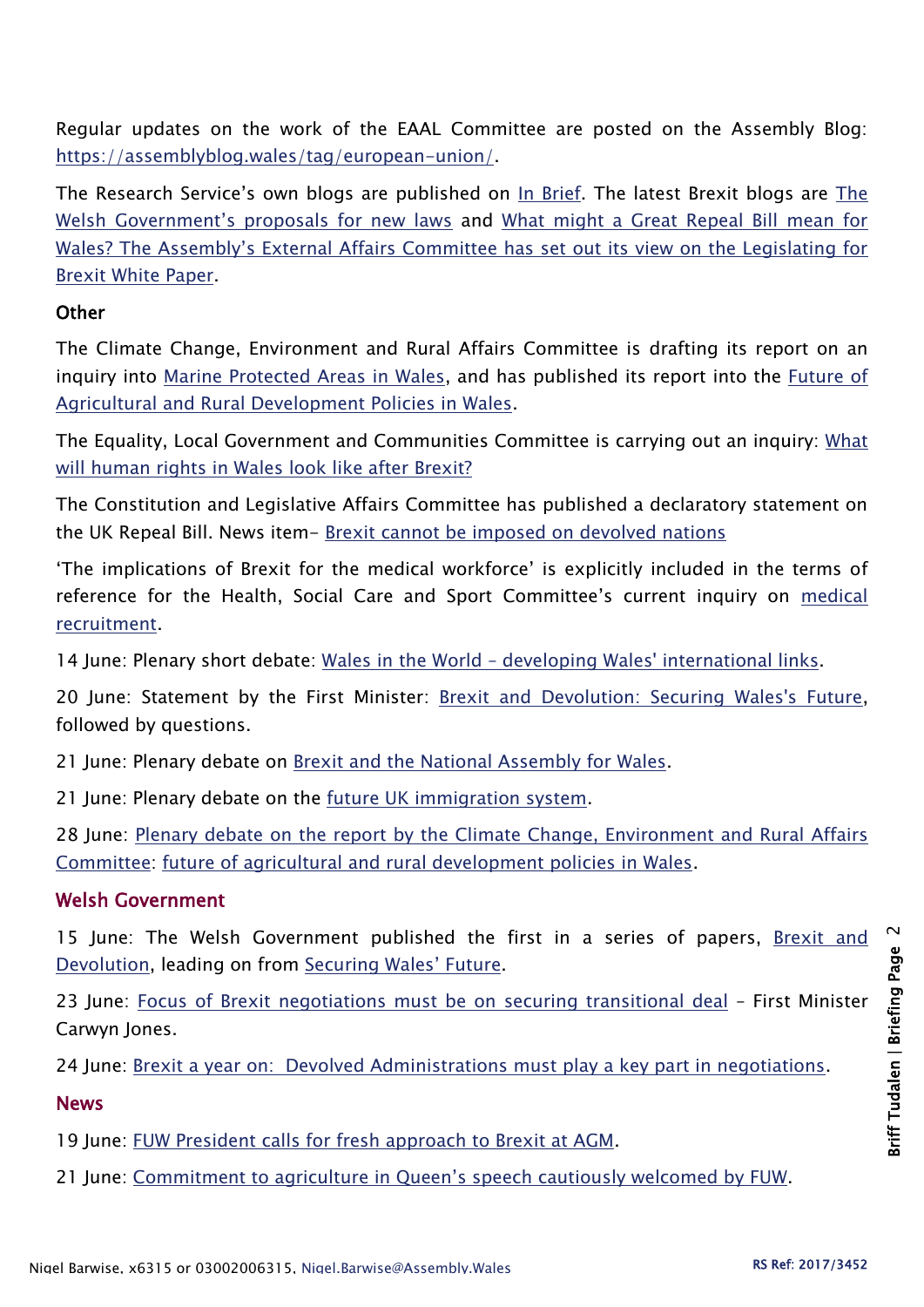21 June: CLA statement on the Oueen's Speech.

22 June: [EU ruling to protect dairy produce labels, a welcome move FUW says.](http://fuw.org.uk/eu-ruling-to-protect-dairy-produce-labels-a-welcome-move-fuw-says/)

22 June: [NFU Cymru Deputy President calls on MPs to back Welsh farming.](https://www.nfu-cymru.org.uk/news/latest-news/nfu-cymru-deputy-president-calls-on-mps-to-back-welsh-farming/)

23 June: EU Referendum: One year on – [The repatriation of competences](http://blogs.cardiff.ac.uk/brexit/2017/06/23/eu-referendum-one-year-on-the-repatriation-of-competences/) (Welsh Brexit blogs)

26 June: [NFU Cymru launches vision for a new Domestic Agricultural Policy post-Brexit.](https://www.nfu-cymru.org.uk/news/latest-news/nfu-cymru-launches-vision-for-a-new-domestic-agricultural-policy-post-brexit/)

## 3. EU developments

## European Council

19 June: Climate Change: the Council reaffirms that the Paris Agreement is fit for purpose [and cannot be renegotiated.](http://www.consilium.europa.eu/en/press/press-releases/2017/06/19-climate-change/)

21 June: [Invitation letter by President Donald Tusk to the members of the European Council.](http://www.consilium.europa.eu/en/press/press-releases/2017/06/21-tusk-invitation-letter-euco/)

22 June: [Remarks by President Donald Tusk ahead of the European Council meetings.](http://www.consilium.europa.eu/en/press/press-releases/2017/06/22-tusk-doorstep-euco/)

[22-23 June: European Council.](http://www.consilium.europa.eu/en/meetings/european-council/2017/06/22-23/) The Council discussed migration; security and defence; the Paris agreement on climate change; jobs, growth and competitiveness; and (without the UK) Brexit. Detailed [Council conclusions.](http://www.consilium.europa.eu/en/meetings/european-council/2017/06/22-23-euco-conclusions_pdf/)

23 June: [Remarks by President Donald Tusk after the European Council meetings on 22 and](http://www.consilium.europa.eu/en/press/press-releases/2017/06/23-tusk-final-remarks-european-council/)  [23 June 2017.](http://www.consilium.europa.eu/en/press/press-releases/2017/06/23-tusk-final-remarks-european-council/)

#### European Commission

14 June: [Speech by President Juncker at the European Parliament](http://europa.eu/rapid/press-release_SPEECH-17-1644_en.htm) on the preparation of the European Council of 22 and 23 June 2017.

16 June: [Agenda of 19 June meeting between the EU and the UK on Article 50 negotiations.](https://ec.europa.eu/commission/sites/beta-political/files/art50-agenda-20170619_en.pdf)

19 June: [Terms of Reference for the Article 50 TEU negotiations.](https://ec.europa.eu/commission/sites/beta-political/files/eu-uk-art-50-terms-reference_agreed_amends_en.pdf)

19 June: [Speech by Michel Barnier, the European Commission's Chief Negotiator,](http://europa.eu/rapid/press-release_SPEECH-17-1704_en.htm) following the first round of Article 50 negotiations with the UK.

23 June: [Commission Position paper transmitted to EU27 on nuclear materials and safeguard](https://ec.europa.eu/commission/sites/beta-political/files/essential-principles-nuclear-materials-safeguard-equipment_en.pdf)  [equipment \(Euratom\).](https://ec.europa.eu/commission/sites/beta-political/files/essential-principles-nuclear-materials-safeguard-equipment_en.pdf) For discussion at the Council Working party (Art. 50) of 27 June 2017.

## European Parliament

14 June: [MEPs lay out their priorities for the upcoming European Council.](http://www.europarl.europa.eu/news/en/press-room/20170609IPR77003/meps-lay-out-their-priorities-for-upcoming-european-summit)

14 June: [Paris agreement: Parliament backs new carbon cuts, debates U.S. withdrawal.](http://www.europarl.europa.eu/news/en/press-room/20170609IPR77005/paris-agreement-parliament-backs-new-carbon-cuts-debates-u-s-withdrawal)

19 June: Brexit negotiations kick off – [European Parliament reactions.](http://www.europarl.europa.eu/news/en/press-room/20170619IPR77706/brexit-negotiations-kick-off-european-parliament-reactions)

20 June: Publication of [The Feasibility of Associate EU Citizenship for UK nationals post-](https://efa.greens-efa.eu/en/article/press/possibilities-for-keeping-eu-citizenship-after-leaving-eu-set-out-in-new-report/)[Brexit](https://efa.greens-efa.eu/en/article/press/possibilities-for-keeping-eu-citizenship-after-leaving-eu-set-out-in-new-report/) – report prepared for Jill Evans MEP.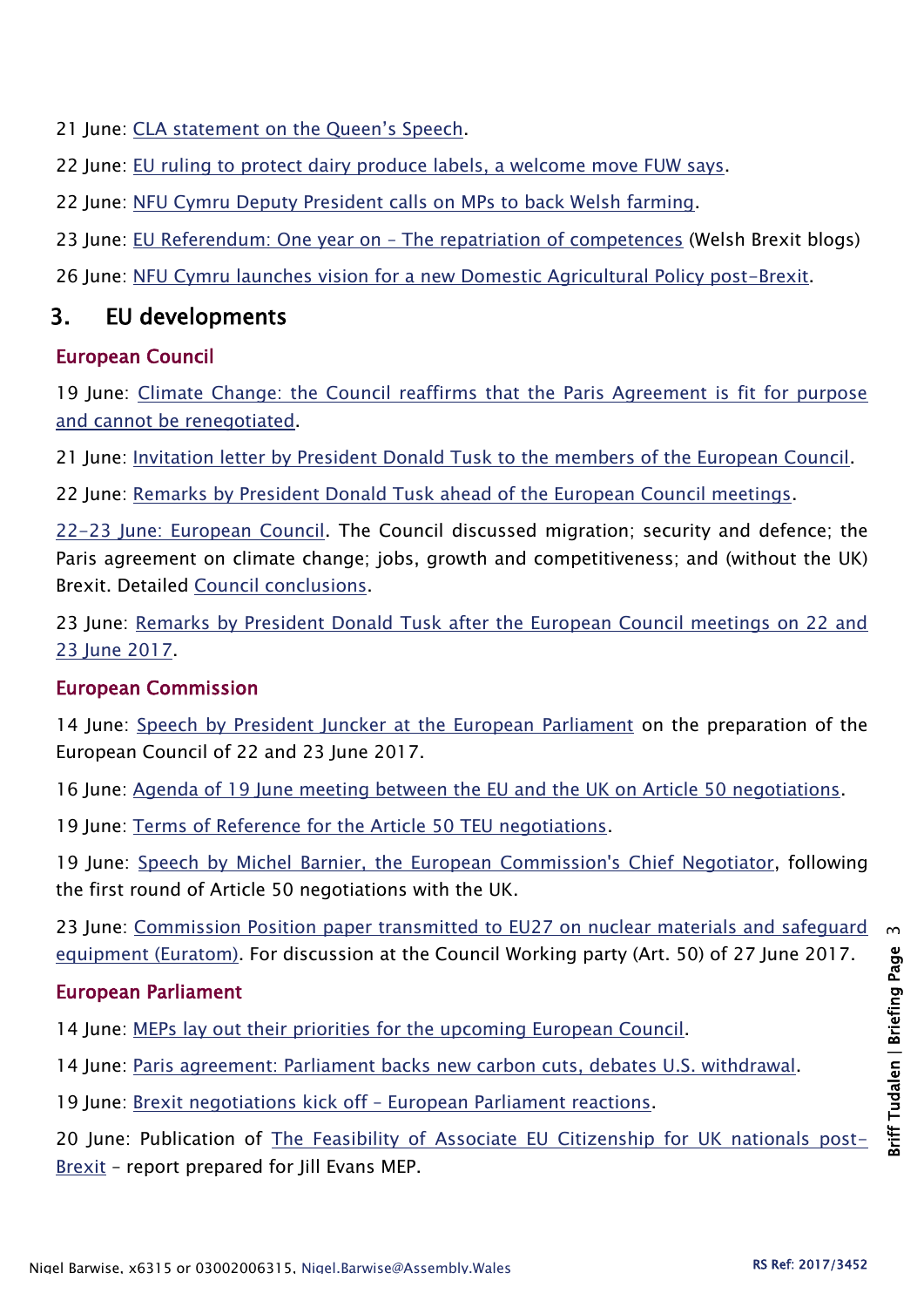#### European News

14 June: [EU tells UK its door still](https://euobserver.com/uk-referendum/138224) 'open' (EU Observer)

26 June: [Michel Barnier calls for 'more ambition' from UK on citizens' rights](http://www.politico.eu/article/michel-barnier-calls-for-more-ambition-from-uk-on-citizens-rights/) (Politico)

27 June: [German industry warns 'both sides underestimating' Brexit talks](http://www.euractiv.com/section/uk-europe/news/german-industry-warns-both-sides-underestimating-brexit-talks/) (Euractiv)

## 4. UK developments

#### UK Government

14 June: Prime Minister Theresa May made some [further ministerial appointments](https://www.gov.uk/government/news/election-2017-ministerial-appointments) following the general election 2017. Former Assembly Member the Lord Bourne of Aberystwyth joins the Department for Communities and Local Government and the Northern Ireland Office. Former Assembly Member the Rt Hon David Jones MP has left the government.

15 June: [PM call with Taoiseach Leo Varadkar.](https://www.gov.uk/government/news/pm-call-with-taoiseach-leo-varadkar-15-june-2017)

17 June: [Government to confirm two-year Parliament to deliver Brexit and beyond.](https://www.gov.uk/government/news/government-to-confirm-two-year-parliament-to-deliver-brexit-and-beyond)

19 June: [PM press conference with Taoiseach Leo Varadkar.](https://www.gov.uk/government/speeches/pm-press-conference-with-taoiseach-leo-varadkar-19-june-2017)

19 June: [PM call with Prime Minister Szyd](https://www.gov.uk/government/news/pm-call-with-prime-minister-szydlo-of-poland-19-june-2017)ło of Poland.

19 June: [Terms of Reference for the Article 50 TEU negotiations,](https://www.gov.uk/government/uploads/system/uploads/attachment_data/file/620409/Terms_of_reference_for_the_Article_50_negotiations_between_the_United_Kingdom_and_the_European_Union.pdf) agreed between the UK and European Commission. Also David Davis' [opening](https://www.gov.uk/government/news/david-davis-opening-remarks-at-the-start-of-eu-exit-negotiations-in-brussels) and [closing](https://www.gov.uk/government/news/secretary-of-state-david-davis-statement-following-the-opening-of-eu-exit-negotiations) remarks at the start of EU exit negotiations in Brussels.

20 June: [Mansion House 2017: Speech by the Chancellor of the Exchequer.](https://www.gov.uk/government/speeches/mansion-house-2017-speech-by-the-chancellor-of-the-exchequer)

20 June: [A Fine Balance: Mansion House speech by Mark Carney,](http://www.bankofengland.co.uk/publications/Documents/speeches/2017/speech983.pdf) Governor of the Bank of England.

20 June: [PM call with Canadian Prime Minister Trudeau.](https://www.gov.uk/government/news/pm-call-with-canadian-prime-minister-trudeau-20-june-2017)

21 June: Queen's Speech 2[017: what it means for you.](https://www.gov.uk/government/publications/queens-speech-2017-what-it-means-for-you/queens-speech-2017-what-it-means-for-you)

21 June: [Queen's Speech 2017: background briefing notes](https://www.gov.uk/government/uploads/system/uploads/attachment_data/file/620838/Queens_speech_2017_background_notes.pdf).

21 June: [PM statement following Queen's Speech.](https://www.gov.uk/government/speeches/pm-queens-speech-statement-to-parliament-21-june-2017)

23 June: [European Council June 2017: Prime Minister's press statement.](https://www.gov.uk/government/speeches/european-council-june-2017-prime-ministers-press-statement)

24 June: [Government pledges to help improve access to UK](https://www.gov.uk/government/news/government-pledges-to-help-improve-access-to-uk-markets-for-worlds-poorest-countries-post-brexit) markets for world's poorest [countries post-Brexit.](https://www.gov.uk/government/news/government-pledges-to-help-improve-access-to-uk-markets-for-worlds-poorest-countries-post-brexit)

26 June: [Conservative and DUP Agreement](https://www.gov.uk/government/uploads/system/uploads/attachment_data/file/621794/Confidence_and_Supply_Agreement_between_the_Conservative_Party_and_the_DUP.pdf) and [UK Government financial support for](https://www.gov.uk/government/uploads/system/uploads/attachment_data/file/621797/UK_Govt__financial_support_for_Northern_Ireland.pdf)  [Northern Ireland.](https://www.gov.uk/government/uploads/system/uploads/attachment_data/file/621797/UK_Govt__financial_support_for_Northern_Ireland.pdf)

26 June: [PM Commons statement on European Council.](https://www.gov.uk/government/speeches/pm-commons-statement-on-european-council-26-june-2017)

26 June: [Safeguarding the position of EU citizens in the UK and UK nationals in the EU.](https://www.gov.uk/government/uploads/system/uploads/attachment_data/file/621848/60093_Cm9464_NSS_SDR_Web.pdf)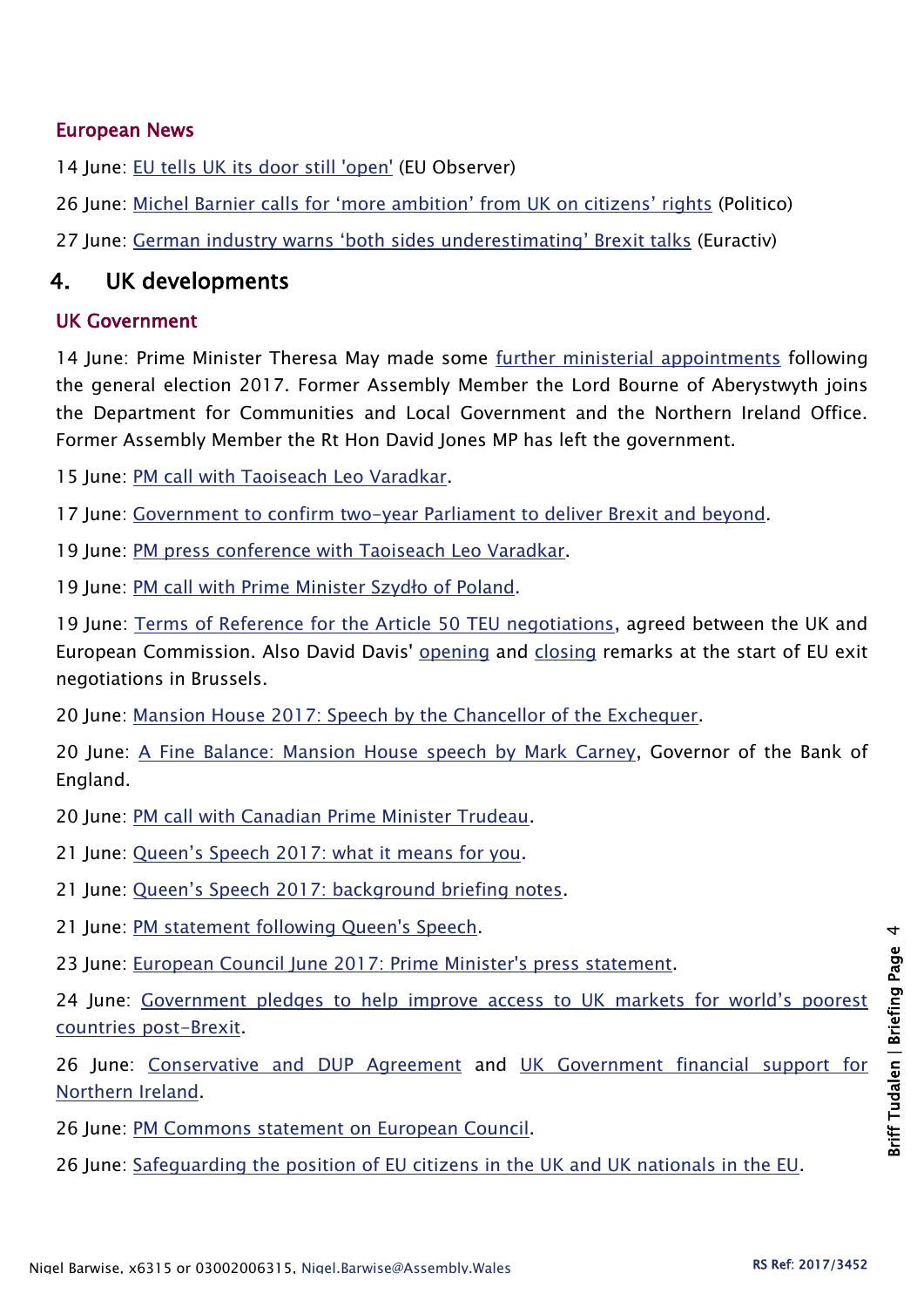26 June: [Status of EU citizens in the UK: what you need to know](https://www.gov.uk/guidance/status-of-eu-nationals-in-the-uk-what-you-need-to-know) (updated)

26 June: [Example case studies: EU citizens' rights in the UK.](https://www.gov.uk/government/case-studies/example-case-studies-eu-citizens-rights-in-the-uk)

26 June: [UK nationals in the EU: what you need to know.](https://www.gov.uk/guidance/advice-for-british-nationals-travelling-and-living-in-europe)

26 June: David Davis' opening statement [from the Queen's Speech Debate 'Brexit and Foreign](https://www.gov.uk/government/news/david-davis-opening-statement-from-the-queens-speech-debate-brexit-and-foreign-affairs)  [Affairs'](https://www.gov.uk/government/news/david-davis-opening-statement-from-the-queens-speech-debate-brexit-and-foreign-affairs).

27 June: [PM call with Taoiseach Leo Varadkar.](https://www.gov.uk/government/news/pm-call-with-taoiseach-leo-varadkar-27-june-2017)

27 June: [David Davis' speech from The Times CEO Summit.](https://www.gov.uk/government/news/david-davis-speech-from-the-times-ceo-summit)

#### House of Commons

14 June: [Westminster committees might not be set up until October](http://www.bbc.co.uk/news/uk-politics-parliaments-40273923) (BBC report)

14 June: The House of Commons went to the House of Lords to receive [Royal approbation for](https://hansard.parliament.uk/Lords/2017-06-14/debates/18BD0DC5-0939-4AAB-9253-B7400F178A82/SpeakerOfTheHouseOfCommons)  [John Bercow as Speaker.](https://hansard.parliament.uk/Lords/2017-06-14/debates/18BD0DC5-0939-4AAB-9253-B7400F178A82/SpeakerOfTheHouseOfCommons)

14-15 June: Swearing in of Members of the Commons.

21 June: State Opening of Parliament, [Queen's Speech](https://hansard.parliament.uk/Commons/2017-06-21/debates/0E257B20-DDA1-4680-B56D-E0A72E9FF911/Queen%E2%80%99SSpeech). Start of the [Debate on the Address.](https://hansard.parliament.uk/Commons/2017-06-21/debates/16CAF0D8-37D0-41D6-AE61-264FD03429CB/DebateOnTheAddress)

26 June: Debate on the Address - [Brexit and Foreign Affairs.](https://hansard.parliament.uk/Commons/2017-06-26/debates/23371B16-D7B1-40BA-9816-496F482156D9/BrexitAndForeignAffairs)

#### House of Lords

13-14 June: Oaths and Affirmations.

21 June: [Queen's Speech](https://hansard.parliament.uk/Lords/2017-06-21/debates/359B47E0-E2CB-41F8-908C-4294844C1518/Queen%E2%80%99SSpeech).

27 June: Oral Question - [Brexit: Nursing Staff.](https://hansard.parliament.uk/lords/2017-06-27/debates/3E75EA58-3D23-4ED9-B927-F7AC348803F7/BrexitNursingStaff)

27 June: Debate on the Address – [incl. constitutional affairs, devolved affairs.](https://hansard.parliament.uk/lords/2017-06-27/debates/A4E7BDD8-94A4-4C34-A740-DE0C36289C01/Queen%E2%80%99SSpeech)

28 June: Oral Question - [Agriculture: Foreign Workers.](https://hansard.parliament.uk/Lords/2017-06-28/debates/578A0627-1F85-4241-AF7F-771152B5248F/AgricultureForeignWorkers)

28 June: Debate on the Address - [Exiting the European Union.](https://hansard.parliament.uk/Lords/2017-06-28/debates/40B43E18-6186-4489-850A-95DCF873272E/Queen%E2%80%99SSpeech)

## **News**

18 June: Redefining the UK's Relationship with the EU: [Principles for economic success and](http://www.britishchambers.org.uk/press-office/press-releases/redefining-the-uks-relationship-with-the-eu-principles-for-economic-success-and-prosperity.html)  [prosperity](http://www.britishchambers.org.uk/press-office/press-releases/redefining-the-uks-relationship-with-the-eu-principles-for-economic-success-and-prosperity.html) - A statement from the UK's Leading Business Organisations. (BCC)

19 June: [Brexit and weak government: a drama lesson from the Greek economy](https://theconversation.com/brexit-and-weak-government-a-drama-lesson-from-the-greek-economy-79392) (The Conversation)

22 June: [Manufacturing demand strengthens](http://www.cbi.org.uk/news/manufacturing-demand-strengthens/) (CBI).

22 June: [Six graphs showing the state of the UK economy a year after Brexit referendum](https://theconversation.com/six-graphs-showing-the-state-of-the-uk-economy-a-year-after-brexit-referendum-79598) (The Conversation)

- 23 June: [May defends Brexit rights offer in face of EU doubts](http://uk.reuters.com/article/uk-britain-eu-idUKKBN19E0SC) (Reuters)
- 26 June: [Britain and EU clash as May outlines Brexit proposals for Europeans](http://www.euractiv.com/section/justice-home-affairs/news/britain-and-eu-clash-as-may-outlines-brexit-proposals-for-europeans/) (Euractiv)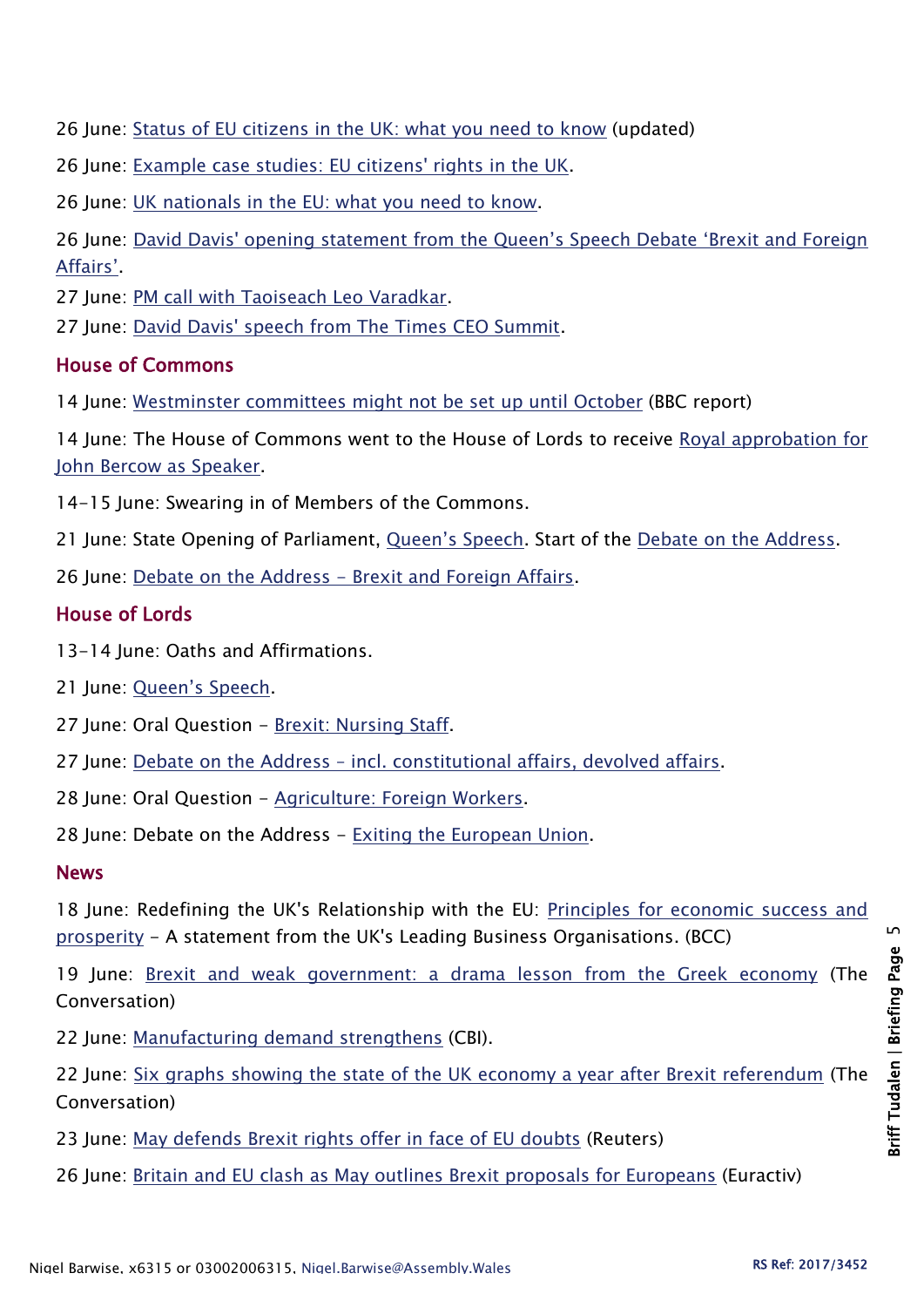26 June: [EEF comment on EU citizens' rights paper.](https://www.eef.org.uk/about-eef/media-news-and-insights/media-releases/2017/jun/eef-comment-on-eu-citizens-rights-paper)

## 5. Scotland

#### Scottish Parliament

21 June: The Culture, Tourism, Europe and External Relations Committee seeks [views on the](http://www.parliament.scot/newsandmediacentre/105413.aspx)  [implications of the Article 50 negotiations](http://www.parliament.scot/newsandmediacentre/105413.aspx) for Scotland.

22 June: Members of the [European Committee of the Regions had discussions](http://www.parliament.scot/newsandmediacentre/105427.aspx) with the Culture, Tourism, Europe and External Relations Committee.

#### Scottish Government

14 June: [First Minister writes to Prime Minister ahead of Brexit negotiations.](https://news.gov.scot/news/first-minister-writes-to-prime-minister-ahead-of-brexit-negotiations)

14 June: [Brexit threat to business funding.](https://news.gov.scot/news/brexit-threat-to-business-funding)

15 June: [Scottish and Welsh Governments write to Brexit Secretary David Davis.](https://news.gov.scot/news/scottish-and-welsh-governments-writes-to-brexit-secretary-david-davis)

20 June: [Rural and Environment Secretaries write to Defra ministers.](https://news.gov.scot/news/rural-and-environment-secretaries-write-to-defra-ministers)

21 June: Cal[l for clarity over EU citizens' future](https://news.gov.scot/news/call-for-clarity-over-eu-citizens-future).

21 June: Queen's Speech – [more Brexit clarity needed.](https://news.gov.scot/news/queens-speech-more-brexit-clarity-needed)

23 June: [Agricultural powers must return to Holyrood.](https://news.gov.scot/news/agricultural-powers-must-return-to-holyrood)

27 June: [UK Government/DUP deal](https://news.gov.scot/news/uk-governmentdup-deal) - Call for urgent meeting to discuss full implications of the funding agreement.

## 6. Northern Ireland

The Assembly has published [EU Matters: BREXIT Negotiation Focus,](http://www.niassembly.gov.uk/assembly-business/eu-matters/newsletters/issue-012017/) which includes a summary of the UK government, European Council and European Parliament negotiating positions.

## 7. UK-Ireland relations

14 June: [Appointment of Taoiseach Leo Varadkar.](http://oireachtasdebates.oireachtas.ie/debates%20authoring/debateswebpack.nsf/takes/dail2017061400029?opendocument#FFF00100)

18 June: [Taoiseach Leo Varadkar met Prime Minister Theresa May in Downing Street.](http://www.merrionstreet.ie/en/News-Room/News/Taoiseach_Leo_Varadkar_TD_to_meet_Prime_Minister_Theresa_May_in_Downing_StreetTaoiseach_Leo_Varadkar_to_meet_Prime_Minister_Theresa_May_in_Downing_Street.html)

21 June: [Pre-European Council: Statements.](http://oireachtasdebates.oireachtas.ie/debates%20authoring/debateswebpack.nsf/takes/dail2017062100023?opendocument)

22 June: [Taoiseach attended European Council meeting in Brussels.](http://www.merrionstreet.ie/en/News-Room/News/Taoiseach_attending_European_Council_meeting_in_Brussels.html)

26 June: [Minister Coveney on Conservative and DUP Agreement.](http://www.merrionstreet.ie/en/News-Room/News/Statement_by_Minister_Coveney_on_Conservative_and_DUP_Agreement.html)

## 8. Reports published

*House of Commons Library*